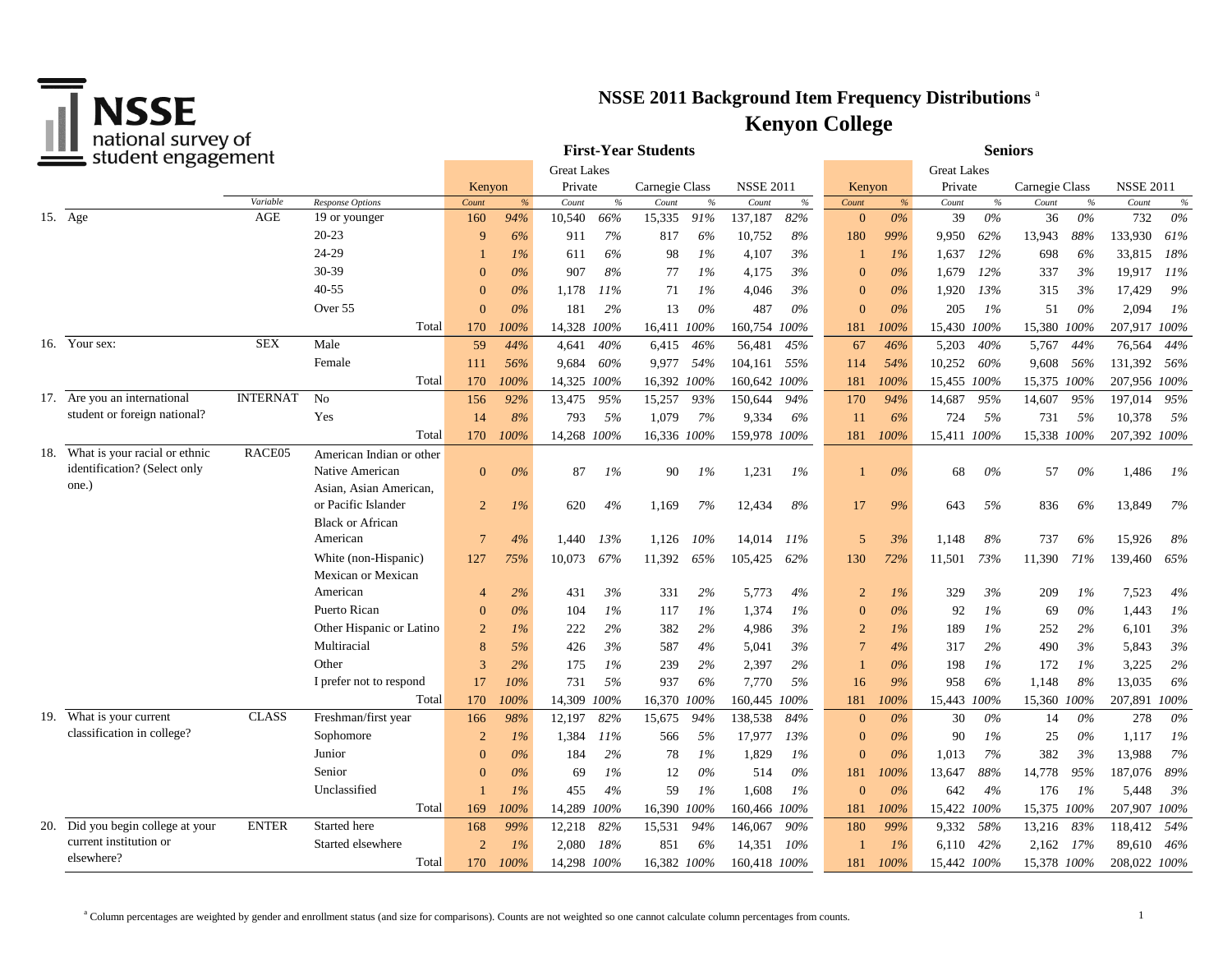

| Tiquotidi survey of<br>student engagement |                                                                                                                      |                      |                                             |                   |               | <b>First-Year Students</b> |                      |             | <b>Seniors</b>   |            |                |            |                    |            |                |            |                  |               |
|-------------------------------------------|----------------------------------------------------------------------------------------------------------------------|----------------------|---------------------------------------------|-------------------|---------------|----------------------------|----------------------|-------------|------------------|------------|----------------|------------|--------------------|------------|----------------|------------|------------------|---------------|
|                                           |                                                                                                                      |                      |                                             |                   |               | <b>Great Lakes</b>         |                      |             |                  |            |                |            | <b>Great Lakes</b> |            |                |            |                  |               |
|                                           |                                                                                                                      |                      |                                             | Kenyon            |               | Private                    | Carnegie Class       |             | <b>NSSE 2011</b> |            | Kenyon         |            | Private            |            | Carnegie Class |            | <b>NSSE 2011</b> |               |
|                                           |                                                                                                                      | Variable<br>VOTECH05 | Response Options<br>Vocational or technical | Count<br>$\theta$ | $\%$<br>$0\%$ | Count<br>1,146<br>11%      | $\%$<br>Count<br>193 | $\%$<br>2%  | Count            | $\%$<br>5% | Count          | %<br>$1\%$ | Count<br>1,379     | $\%$<br>9% | Count<br>397   | $\%$<br>3% | Count<br>15,850  | $\%$<br>$8\%$ |
|                                           | 21. Since graduating from high<br>school, which of the following                                                     |                      | school                                      |                   |               |                            |                      |             | 6,565            |            |                |            |                    |            |                |            |                  |               |
| 22.<br>24.                                | types of schools have you<br>attended other than the one                                                             | COMCOL05             | Community or junior<br>college              | $\overline{2}$    | 2%            | 1,736<br>14%               | 728                  | 5%          | 12,996           | 9%         | $\overline{4}$ | 2%         | 5,069              | 35%        | 1,886          | 14%        | 77,068           | 40%           |
|                                           | you are attending now?<br>(Select all that apply.)                                                                   | FOURYR05             | 4-year college other than<br>this one       | $\overline{2}$    | $1\%$         | 1,349<br>11%               | 824                  | 6%          | 11,580           | 8%         | 16             | $10\%$     | 3.824              | 26%        | 2,107 16%      |            | 51,450 26%       |               |
|                                           |                                                                                                                      | NONE05               | None                                        | 163               | 97%           | 68%<br>10,291              | 14,072               | 85%         | 127,883          | 79%        | 152            | 84%        | 7,280              | 46%        | 11,030         | 70%        | 91,557           | 42%           |
|                                           |                                                                                                                      | OCOL1 05             | Other                                       |                   | 1%            | 656                        | 6%<br>614            | 4%          | 5,259            | 4%         | 11             | 6%         | 703                | 5%         | 717            | 5%         | 8,725            | 4%            |
|                                           | Are you a current or former                                                                                          | <b>VETERAN</b>       | N <sub>o</sub>                              | 170               | 100%          | 13,666<br>95%              | 14,475               | 92%         | 154,437          | 97%        | 181            | 100%       | 14,485             | 95%        | 13,946         | 91%        | 195,069          | 94%           |
|                                           | member of the U.S. Armed                                                                                             |                      | Yes                                         | $\mathbf{0}$      | 0%            | 477                        | 5%<br>1,808          | 8%          | 4,677            | 3%         | $\Omega$       | 0%         | 631                | 5%         | 1,198          | 9%         | 10,655           | 6%            |
|                                           | Forces, Reserves, or National<br>Guard? (Item appeared only<br><i>in the online instrument.)</i>                     |                      | Total                                       | 170               | 100%          | 14,143 100%                |                      | 16,283 100% | 159,114 100%     |            | 181            | 100%       | 15.116 100%        |            | 15.144 100%    |            | 205,724 100%     |               |
|                                           | If yes: As part of your military                                                                                     | <b>VETPAY</b>        | N <sub>o</sub>                              | $\Omega$          | $0\%$         | 58%<br>288                 | 1,710                | 93%         | 3,386            | 62%        | $\overline{0}$ | $0\%$      | 335                | 52%        | 1.104          | 91%        | 5,779            | 52%           |
|                                           | experience, did you receive                                                                                          |                      | Yes                                         | $\Omega$          | $0\%$         | 185<br>42%                 | 93                   | 7%          | 1,264            | 38%        | $\mathbf{0}$   | $0\%$      | 292                | 48%        | 82             | 9%         | 4,807            | 48%           |
|                                           | combat pay, hostile fire pay,<br>or imminent danger pay?<br>(Item appeared only in the<br><i>online instrument.)</i> |                      | Total                                       | $\Omega$          | 0%            | 473 100%                   | 1.803                | 100%        | 4.650 100%       |            | $\Omega$       | $0\%$      |                    | 627 100%   | 1.186 100%     |            | 10.586 100%      |               |
|                                           | Thinking about this current                                                                                          | <b>ENRLMENT</b>      | Less than full-time                         | 2                 | $1\%$         | 981                        | 9%<br>183            | 2%          | 6,851            | 6%         | $\mathbf{1}$   | $1\%$      | 2,289              | 16%        | 698            | 6%         | 29,366           | 16%           |
|                                           | academic termHow would                                                                                               |                      | Full-time                                   | 168               | 99%           | 13,321<br>91%              | 16,198               | 98%         | 153,573          | 94%        | 180            | 99%        | 13,149             | 84%        | 14,689         | 94%        | 178,581          | 84%           |
|                                           | you characterize your<br>enrollment?                                                                                 |                      | Total                                       | 170               | 100%          | 14,302 100%                |                      | 16,381 100% | 160,424 100%     |            | 181            | 100%       | 15,438 100%        |            | 15,387         | 100%       | 207,947 100%     |               |
|                                           | Thinking about this current                                                                                          | <b>DISTED</b>        | No                                          | 170               | 100%          | 78%<br>11,959              |                      | 16,209 100% | 153,565          | 96%        | 181            | 100%       | 13,279             | 88%        | 15,051         | 99%        | 193,895          | 94%           |
|                                           | academic termAre you                                                                                                 |                      | Yes                                         | $\mathbf{0}$      | 0%            | 2,195<br>22%               | 61                   | 0%          | 5,595            | 4%         | $\Omega$       | 0%         | 1,860              | 12%        | 89             | 1%         | 11,864           | 6%            |
|                                           | taking all courses entirely<br>online? (Item appeared only<br>in the online instrument.)                             |                      | Total                                       | 170               | 100%          | 14,154 100%                |                      | 16,270 100% | 159,160 100%     |            | 181            | 100%       | 15,139 100%        |            | 15,140 100%    |            | 205,759 100%     |               |
|                                           | 23. Are you member of a social                                                                                       | <b>FRATSORO</b>      | N <sub>o</sub>                              | 149               | 88%           | 12,754<br>91%              | 14,716               | 90%         | 146,756          | 92%        | 147            | 80%        | 13,430             | 88%        | 12,771         | 84%        | 186,488          | 90%           |
|                                           | fraternity or sorority?                                                                                              |                      | Yes                                         | 20                | 12%           | 1,524                      | 9%<br>1,626          | $10\%$      | 13,350           | 8%         | 34             | 20%        | 1,996              | 12%        | 2,580          | - 16%      | 21,177 10%       |               |
|                                           |                                                                                                                      |                      | Total                                       | 169               | 100%          | 14,278 100%                |                      | 16,342 100% | 160,106 100%     |            | 181            | 100%       | 15,426 100%        |            | 15,351 100%    |            | 207,665 100%     |               |
|                                           | Are you a student-athlete on a                                                                                       | <b>ATHLETE</b>       | N <sub>o</sub>                              | 127               | 73%           | 86%<br>12,103              | 12,169               | 77%         | 144,177          | 92%        | 145            | 80%        | 13,904             | 91%        | 12,462         | 82%        | 196,131          | 96%           |
|                                           | team sponsored by your                                                                                               |                      | Yes                                         | 43                | 27%           | 2,160<br>14%               | 4,169                | 23%         | 15,674           | 8%         | 36             | 20%        | 1,504              | 9%         | 2,883          | - 18%      | 11,226           | 4%            |
|                                           | institution's athletics<br>department?                                                                               |                      | Total                                       | 170               | 100%          | 14,263 100%                |                      | 16,338 100% | 159,851          | 100%       | 181            | 100%       | 15,408 100%        |            | 15,345 100%    |            | 207,357 100%     |               |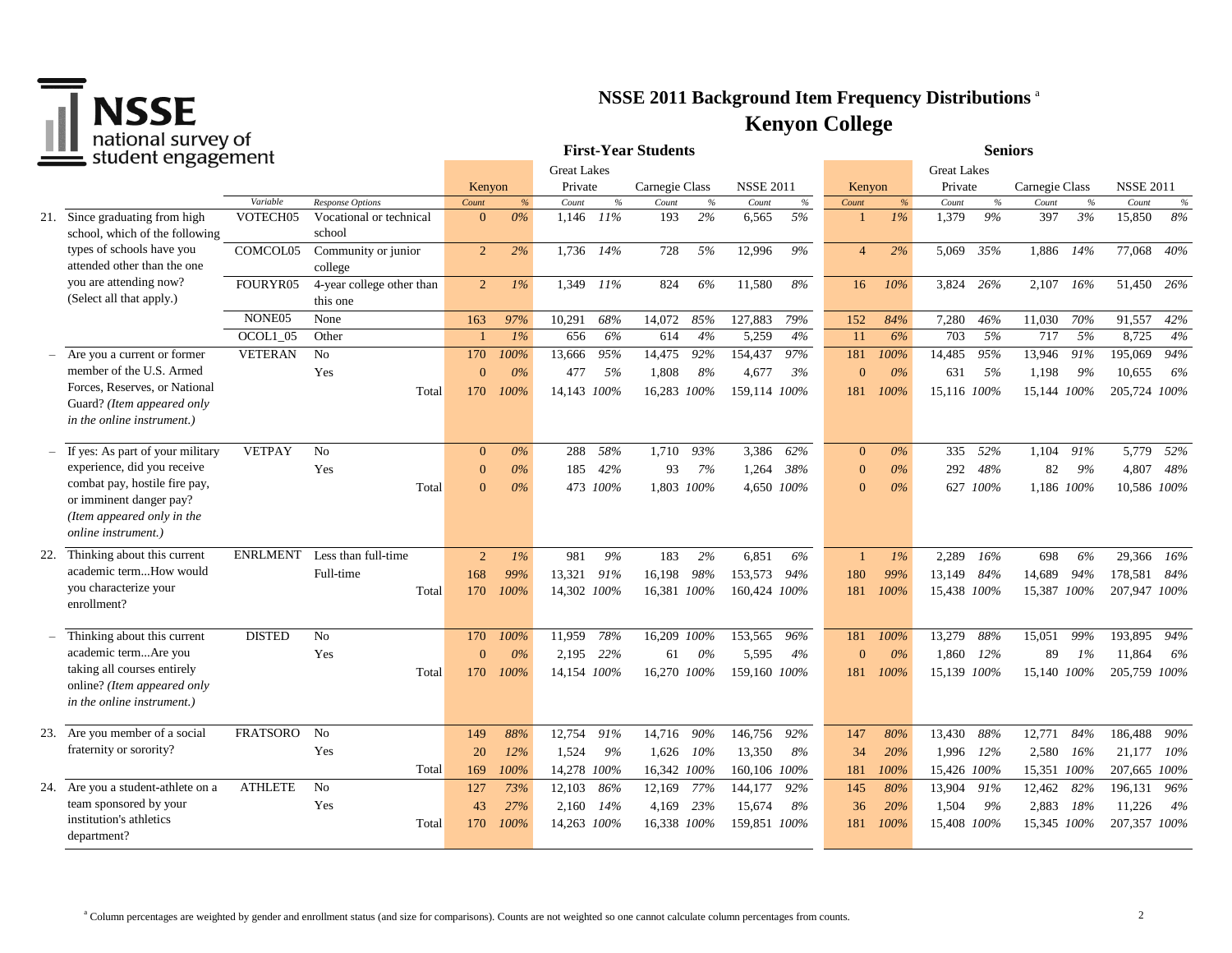

| Tiquotidi survey of<br>student engagement |                                                             |                    |                                               |                |           |             | <b>First-Year Students</b> |                |            | <b>Seniors</b>   |                    |                |       |             |            |                |      |                  |            |
|-------------------------------------------|-------------------------------------------------------------|--------------------|-----------------------------------------------|----------------|-----------|-------------|----------------------------|----------------|------------|------------------|--------------------|----------------|-------|-------------|------------|----------------|------|------------------|------------|
|                                           |                                                             | <b>Great Lakes</b> |                                               |                |           |             |                            |                |            |                  | <b>Great Lakes</b> |                |       |             |            |                |      |                  |            |
|                                           |                                                             |                    |                                               | Kenyon         |           | Private     |                            | Carnegie Class |            | <b>NSSE 2011</b> |                    | Kenyon         |       | Private     |            | Carnegie Class |      | <b>NSSE 2011</b> |            |
|                                           |                                                             | Variable           | Response Options                              | Count          | %         | Count       | $\%$                       | Count          | $\%$       | Count            | $\%$               | Count          | $\%$  | Count       | $\%$       | Count          | $\%$ | Count            | $\%$       |
|                                           | 25. What have most of your<br>grades been up to now at this | GRADES04           | C- or lower                                   |                | $1\%$     | 343         | 3%                         | 210            | 2%         | 2,989            | 2%                 | $\Omega$       | $0\%$ | 20          | $0\%$      | 24             | 0%   | 558              | $0\%$      |
|                                           | institution?                                                |                    | C                                             |                | $1\%$     | 380         | 3%                         | 508            | 3%         | 5,143            | 4%                 | $\Omega$       | 0%    | 138         | $1\%$      | 197            | 1%   | 3,416            | 2%         |
|                                           |                                                             |                    | $C+$                                          | $\overline{2}$ | $1\%$     | 618         | 5%                         | 773            | 5%         | 7,946            | 5%                 | $\overline{2}$ | $1\%$ | 369         | 2%         | 463            | 3%   | 7,717            | 4%         |
|                                           |                                                             |                    | $B -$                                         | 6              | 4%        | 823         | 6%                         | 1,177          | 7%         | 11,130           | 7%                 | 3              | 2%    | 688         | 5%         | 879            | 6%   | 13,098           | 7%         |
|                                           |                                                             |                    | B                                             | 28             | 18%       | 2,446       | 17%                        | 3,245          | 20%        | 30,995           | 20%                | 28             | 16%   | 2,267       | 15%        | 2,648          | 18%  | 38,504           | 19%        |
|                                           |                                                             |                    | $B+$                                          | 40             | 24%       | 2,609       | 18%                        | 3,510          | 21%        | 31,219           | 19%                | 57             | 32%   | 2,907       | 19%        | 3,622          | 23%  | 42,873           | 21%        |
|                                           |                                                             |                    | A-                                            | 60             | 34%       | 2,955       | 20%                        | 3,786          | 22%        | 31,974           | 19%                | 63             | 34%   | 3,681       | 24%        | 4,200          | 27%  | 44,786           | 21%        |
|                                           |                                                             |                    | А                                             | 32             | 18%       | 4,084       | 29%                        | 3,103          | 19%        | 38,582           | 24%                | 28             | 15%   | 5,333       | 34%        | 3,277          | 21%  | 56,548           | 27%        |
|                                           |                                                             |                    | Total                                         | 170            | 100%      | 14,258 100% |                            | 16,312 100%    |            | 159,978 100%     |                    | 181            | 100%  | 15,403 100% |            | 15,310 100%    |      | 207,500 100%     |            |
| 26.                                       | Which of the following best                                 | <b>LIVENOW</b>     | Dormitory or other                            |                |           |             |                            |                |            |                  |                    |                |       |             |            |                |      |                  |            |
|                                           | describes where you are living                              |                    | campus housing                                | 163            | 96%       | 8,705       | 53%                        | 14,332         | 82%        | 104,943          | 60%                | 128            | 71%   | 3,155       | 18%        | 7,573          | 47%  | 30,227           | 12%        |
|                                           | now while attending college?                                |                    | Residence, walking                            |                |           |             |                            |                |            |                  |                    |                |       |             |            |                |      |                  |            |
|                                           |                                                             |                    | distance                                      | 6              | 4%        | 650         | 5%                         | 629            | 5%         | 11,134           | 8%                 | 48             | 26%   | 3,519 22%   |            | 4,150          | 26%  | 51,265 24%       |            |
|                                           |                                                             |                    | Residence, driving<br>distance                | $\overline{0}$ | 0%        |             | 21%                        |                | 12%        |                  | 27%                | $\overline{2}$ |       |             | 45%        |                |      |                  |            |
|                                           |                                                             |                    | Fraternity or sorority                        |                |           | 2,617       |                            | 1,077          |            | 35,434           |                    |                | $1\%$ | 6,361       |            | 2,746          | 21%  | 108,678          | - 56%      |
|                                           |                                                             |                    | house                                         | $\overline{0}$ | 0%        | 133         | 1%                         | 82             | $0\%$      | 751              | $0\%$              | 3              | 2%    | 442         | 3%         | 569            | 4%   | 2,504            | 1%         |
|                                           |                                                             |                    | None of the above                             | $\Omega$       | 0%        | 2,100       | 21%                        | 151            | 1%         | 7,106            | 5%                 | $\Omega$       | 0%    | 1,910       | 13%        | 278            | 2%   | 14,199           | 7%         |
|                                           |                                                             |                    | Total                                         | 169            | 100%      | 14,205 100% |                            | 16,271         | 100%       | 159,368          | 100%               | 181            | 100%  | 15,387      | 100%       | 15,316 100%    |      | 206,873          | 100%       |
|                                           | 27a. What is the highest level of                           | <b>FATHREDU</b>    | Did not finish HS                             | $\overline{4}$ | 3%        | 1,460       | 13%                        | 773            | 6%         | 13,683           | 10%                | 6              | 3%    | 1.439       | 10%        | 667            | 5%   | 20,724           | 11%        |
|                                           | education that your father                                  |                    | Graduated from HS                             | $\mathbf{Q}$   | 6%        | 4,015       | 30%                        | 2,701          | 19%        | 38,421           | 25%                | 16             | 9%    | 4,174       | 27%        | 2,422          | 17%  | 48,873           | 24%        |
|                                           | completed?                                                  |                    | Attended, no degree                           | $\mathbf{Q}$   | 5%        | 1,801       | 13%                        | 1,743          | 11%        | 20,744           | 13%                | 5              | 3%    | 2,026       | 13%        | 1,584          | 11%  | 27,693           | 14%        |
|                                           |                                                             |                    | Completed Associate's                         | 8              | 5%        | 1,159       | 8%                         | 1,169          | 7%         | 13,353           | 8%                 |                | 0%    | 1,275       | 8%         | 966            | 6%   | 17,513           | 8%         |
|                                           |                                                             |                    | Completed Bachelor's                          | 47             | 27%       | 3,174       | 21%                        | 4,563          | 27%        | 40,580           | 25%                | 49             | 28%   | 3,500       | 23%        | 4,249          | 27%  | 50,700           | 25%        |
|                                           |                                                             |                    | Completed Master's                            | 49             | 29%       | 1,734       | 11%                        | 3,259          | 19%        | 21,659           | 13%                | 56             | 30%   | 1.915       | 12%        | 3,181          | 20%  | 26,669           | 13%        |
|                                           |                                                             |                    | <b>Completed Doctorate</b>                    | 43             | 26%       | 725         | 5%                         | 1,938          | 11%        | 9,660            | 6%                 | 48             | 27%   | 951         | 6%         | 2,160          | 14%  | 13,480           | 6%         |
|                                           |                                                             |                    | Total                                         | 169            | 100%      | 14,068 100% |                            | 16,146 100%    |            | 158,100 100%     |                    | 181            | 100%  | 15,280      | 100%       | 15,229         | 100% | 205,652 100%     |            |
|                                           | 27b. What is the highest level of                           | <b>MOTHREDU</b>    | Did not finish HS                             | $\overline{4}$ | 3%        | 1,213       | $11\%$                     | 595            | 5%         | 10,791           | 8%                 | 5              | 3%    | 1,132       | 8%         | 468            | 4%   | 16,795           | 9%         |
|                                           | education that your mother                                  |                    | Graduated from HS                             |                | 4%        | 3,480       | 26%                        | 2,097          | 14%        |                  | 21%                |                | 3%    |             | 27%        | 2,209          | 15%  | 48,016           | 24%        |
|                                           | completed?                                                  |                    | Attended, no degree                           | 6              | 8%        |             | 15%                        |                | 13%        | 32,351           | 15%                | 6<br>3         |       | 4,111       | 14%        | 1,779          | 12%  | 30,828           | 15%        |
|                                           |                                                             |                    |                                               | 13             |           | 2,089       |                            | 1,939          |            | 23,587           |                    |                | 2%    | 2,203       |            |                |      |                  |            |
|                                           |                                                             |                    | Completed Associate's<br>Completed Bachelor's | 6              | 4%<br>38% | 1,750       | 12%<br>23%                 | 1,696          | 11%<br>33% | 20,238           | 13%<br>28%         | $\overline{7}$ | 4%    | 1,921       | 12%<br>24% | 1,551          | 10%  | 26,482           | 13%<br>26% |
|                                           |                                                             |                    |                                               | 66             |           | 3,640       |                            | 5,649          |            | 46,099           |                    | 63             | 35%   | 3,788       |            | 5,140          | 33%  | 53,445           |            |
|                                           |                                                             |                    | Completed Master's                            | 37             | 22%       | 1,696       | 11%                        | 3,325          | 19%        | 21,669           | 13%                | 73             | 40%   | 1,840       | 12%        | 3,222          | 20%  | 25,967           | 12%        |
|                                           |                                                             |                    | <b>Completed Doctorate</b>                    | 36             | 22%       | 295         | 2%                         | 923            | 5%         | 4,092            | 2%                 | 24             | 13%   | 345         | 2%         | 911            | 6%   | 4,896            | 2%         |
|                                           |                                                             |                    | Total                                         | 168            | 100%      | 14,163 100% |                            | 16,224 100%    |            | 158,827 100%     |                    | 181            | 100%  | 15,340 100% |            | 15,280 100%    |      | 206,429 100%     |            |